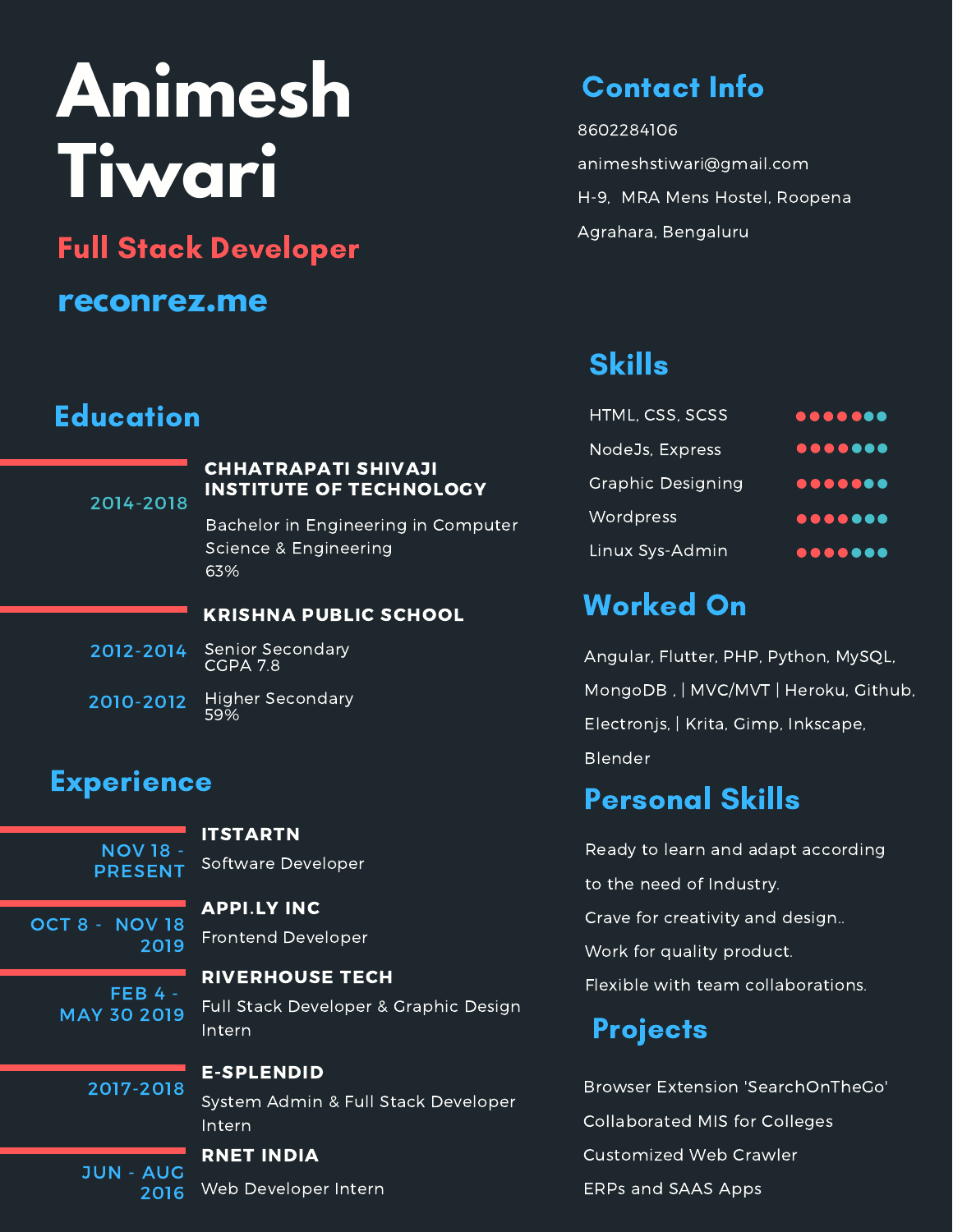| <b>Internship Details</b>                                |                                                                                                                                                                                                                                                             |  |
|----------------------------------------------------------|-------------------------------------------------------------------------------------------------------------------------------------------------------------------------------------------------------------------------------------------------------------|--|
|                                                          | <b>RIVERHOUSE TECH</b>                                                                                                                                                                                                                                      |  |
| <b>ROLE</b>                                              | Responsible for the development of SAAS Applications for the company as<br>well as other client projects                                                                                                                                                    |  |
| <b>PROJECTS</b>                                          |                                                                                                                                                                                                                                                             |  |
| IN THE MONEY                                             | • Worked on Company's Inhouse Project 'In The Money' which is a poker<br>staking platform<br>• Worked as Full Stack developer as well as Designer in various modules of<br>the project.<br>• Technologies used were Angular 7 + Bootstrap, Nodejs, MySQL.   |  |
| <b>BAHUBALI FINANCE</b>                                  | • Created an E-KYC platform for Company as well as outsourcing clients.<br>• Worked as Full Stack developer in the project.<br>• Technologies used were Angular 7 + Bootstrap, Nodejs, MySQL.                                                               |  |
| <b>DURGA JEWELLERS</b>                                   | • Finished an Inventory management desktop app for Jewellery<br>• Worked as Full Stack developer but Frontend design was the main role in the project.<br>• Technologies used: Angular 7 + Angular Material, Nodejs, Electronjs MySQL.                      |  |
|                                                          | <b>E-SPLENDID</b>                                                                                                                                                                                                                                           |  |
| <b>ROLE</b>                                              | • Worked as System Admin for maintaining the MIS system created in<br>College.<br>Worked as a developer and worked on various module in a team of 18<br>$\bullet$<br>people                                                                                 |  |
| <b>PROJECTS</b>                                          |                                                                                                                                                                                                                                                             |  |
| INSTITUTIONAL<br><b>INFORMATION</b><br>SYSTEM (IIS-CSIT) | • Created Server and Managed deployment and maintenance of the<br>application.<br>• Aquired the role of Frontend developer in initial phase of Application later<br>switched to full stack<br>Technologies used: Bootstrap, Codelgnitor, MySQL<br>$\bullet$ |  |
|                                                          | <b>R-NET INDIA</b>                                                                                                                                                                                                                                          |  |
| <b>ROLE</b>                                              | • Worked as Developer for various company Projects                                                                                                                                                                                                          |  |
| <b>PROJECTS</b>                                          |                                                                                                                                                                                                                                                             |  |
| <b>ARIHANT</b><br><b>JEWELLERS</b>                       | • Created an E-Commerce platform for the Client<br>• Technologies Used: Wordpress + WooCommerce                                                                                                                                                             |  |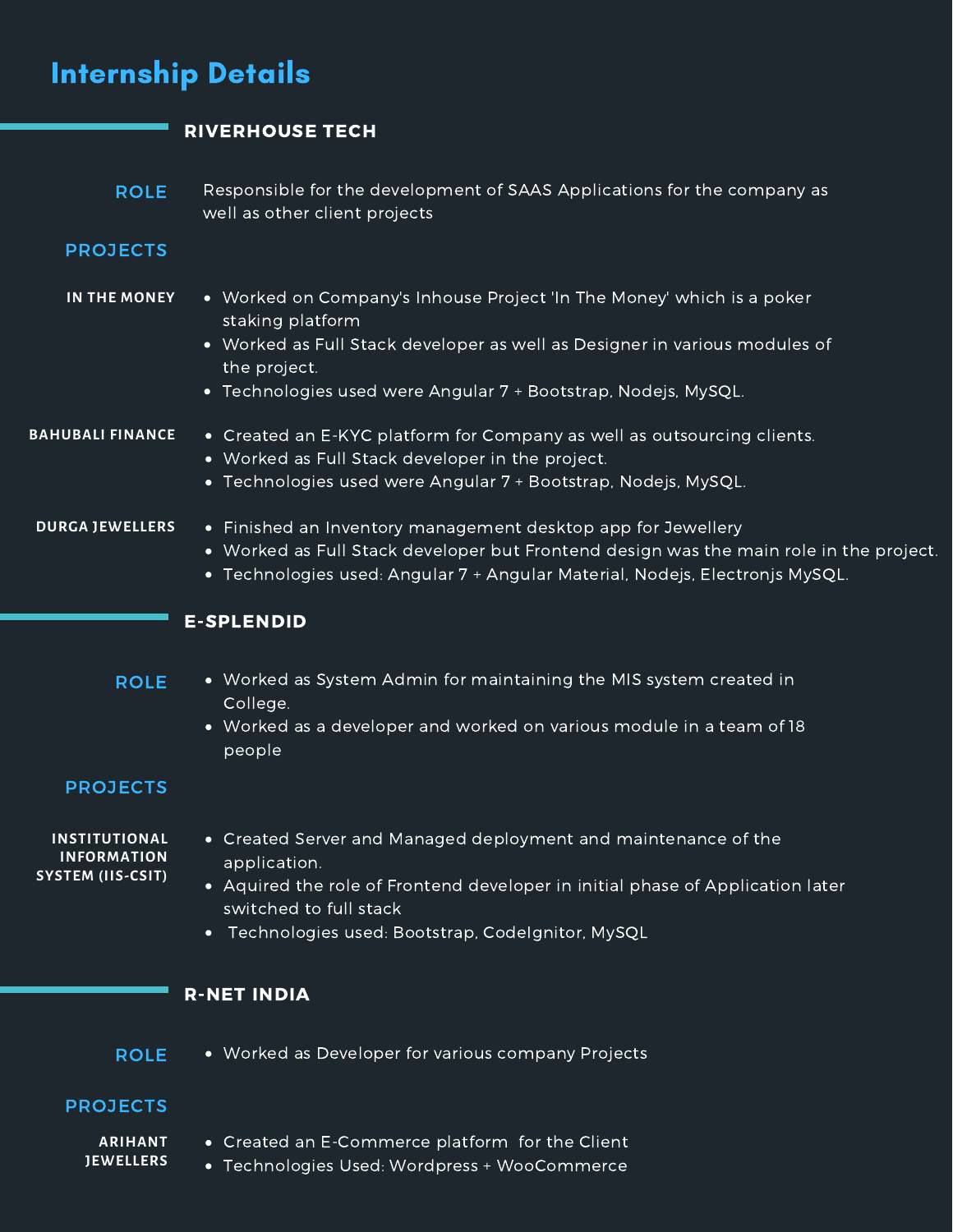| <b>Employment Details</b>              |                                                                                                                                                                                                     |  |
|----------------------------------------|-----------------------------------------------------------------------------------------------------------------------------------------------------------------------------------------------------|--|
|                                        | <b>APPI.LY INC.</b>                                                                                                                                                                                 |  |
| <b>ROLE</b>                            | Responsible for the development of Social Media Platform for the company.                                                                                                                           |  |
| <b>PROJECTS</b>                        |                                                                                                                                                                                                     |  |
| <b>CLOUT HUB</b>                       | • Worked as a FrontEnd Developer for creating various modules of the platform.<br>• Technologies used: Angular, HTML, SCSS, Bootstrap                                                               |  |
|                                        | <b>ITSTARTN TECHNOLOGIES</b>                                                                                                                                                                        |  |
| <b>ROLE</b>                            | • Working as Full Stack Developer for various company Projects<br>• Working as Hybrid App Developer for various Client Projects<br>• Working as a Web & Graphics Designer for Client Websites       |  |
| <b>PROJECTS</b>                        |                                                                                                                                                                                                     |  |
| <b>FECTHIFY</b>                        | • Working on a Dropshipping Desktop App to fullfill Clients Needs.<br>• Technologies being used: React, Nodejs, ElectronJs, SQLite                                                                  |  |
| <b>DROPSHIPPING</b><br><b>DATABASE</b> | • Creating a Platform which serves as a backend for the Fetchify App.<br>• Working on Connectivity of the Platform with Shopify and Woocommerce,<br>• Technologies being used: React, Django, MySQL |  |
| NEOMJ                                  | • Created Shopping Platform & a Mobile Application for the Client<br>• Worked as a Graphic Designer for Designing Logos and Banners<br>• CMS Platform Used: Shopify<br>• Technologies used: Flutter |  |
| <b>WAYMEGO</b>                         | • Created Shopping Platform & a Mobile Application for the Client<br>• Worked as a Graphic Designer for Designing Logos and Banners<br>• CMS Platform Used: Shopify<br>• Technologies used: Flutter |  |
| <b>HERE2U</b>                          | • Created Shopping Platform & a Mobile Application for the Client<br>• Worked as a Graphic Designer for Designing Logos and Banners<br>• CMS Platform Used: Shopify<br>• Technologies used: Flutter |  |
| <b>ITSTARN</b>                         | • Designed Company Portfolio<br>• CMS Platform Used: Wordpress                                                                                                                                      |  |